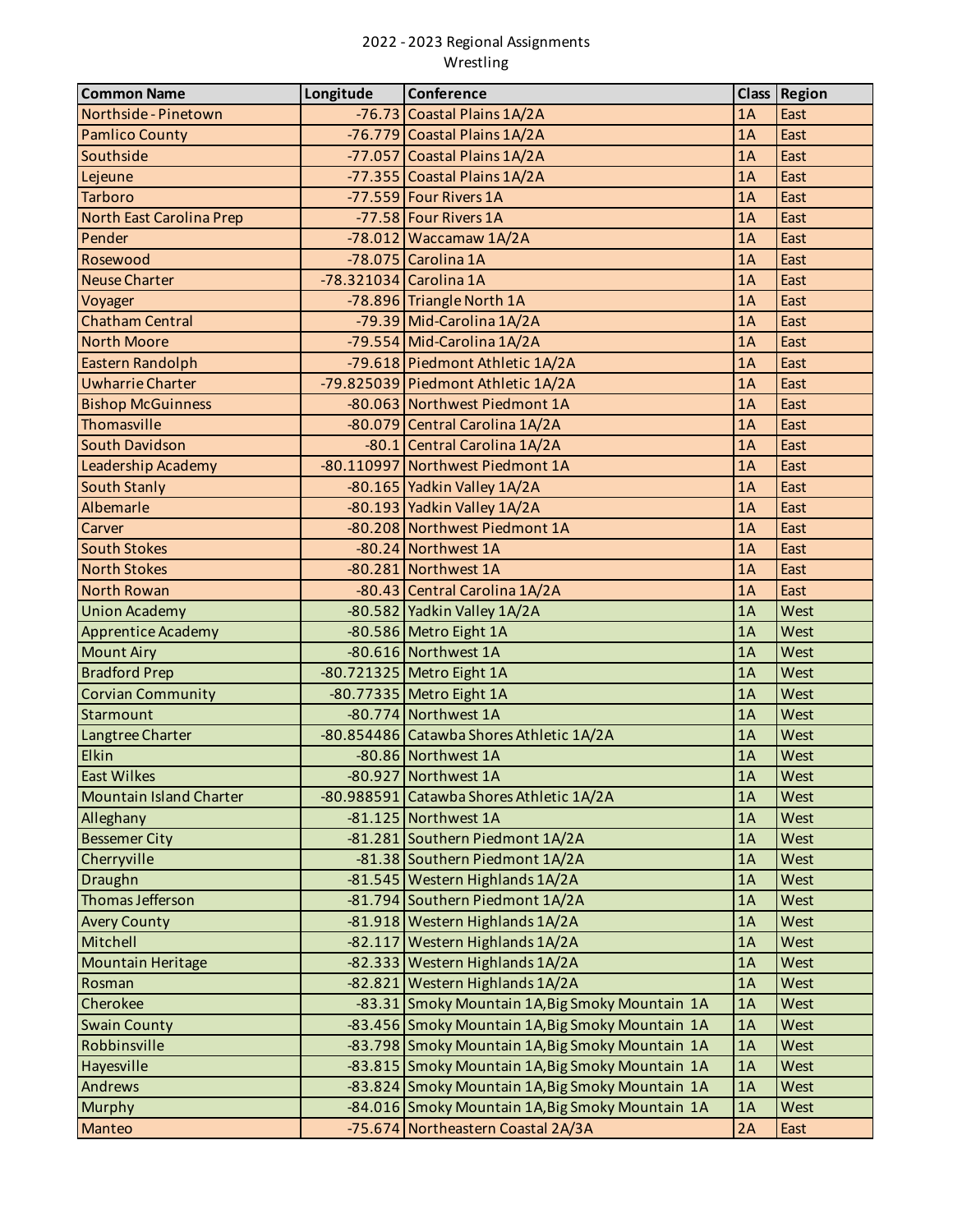| Northeastern                  | -76.255 Northeastern Coastal 2A/3A    | 2A | East    |
|-------------------------------|---------------------------------------|----|---------|
| <b>Holmes</b>                 | -76.605 Northeastern Coastal 2A/3A    | 2A | East    |
| <b>East Carteret</b>          | -76.626 Coastal Plains 1A/2A          | 2A | East    |
| <b>Hertford County</b>        | -76.998 Northeastern Coastal 2A/3A    | 2A | East    |
| Washington                    | -77.013 Eastern Plains 2A             | 2A | East    |
| <b>West Craven</b>            | -77.138 Eastern Plains 2A             | 2A | East    |
| <b>North Pitt</b>             | -77.363 Eastern Plains 2A             | 2A | East    |
| Ayden - Grifton               | -77.431 Eastern Plains 2A             | 2A | East    |
| Southwest Onslow              | -77.481 East Central 2A               | 2A | East    |
| <b>Farmville Central</b>      | -77.569 Eastern Plains 2A             | 2A | East    |
| <b>Roanoke Rapids</b>         | $-77.654$ The Big East 2A/3A          | 2A | East    |
| SouthWest Edgecombe           | -77.661 Eastern Plains 2A             | 2A | East    |
| <b>Greene Central</b>         | -77.671 Eastern Plains 2A             | 2A | East    |
| <b>North Lenoir</b>           | -77.679 East Central 2A               | 2A | East    |
| South Lenoir                  | -77.704 East Central 2A               | 2A | East    |
| Beddingfield                  | $-77.876$ Neuse Six 2A                | 2A | East    |
| Eastern Wayne                 | $-77.881$ Neuse Six 2A                | 2A | East    |
| <b>Heide Trask</b>            | -77.892 Waccamaw 1A/2A                | 2A | East    |
| <b>Nash Central</b>           | $-77.898$ The Big East 2A/3A          | 2A | East    |
| North Johnston                | -78.184 Neuse Six 2A                  | 2A | East    |
| <b>Bunn</b>                   | $-78.249$ The Big East 2A/3A          | 2A | Mideast |
| Louisburg                     | $-78.301$ The Big East 2A/3A          | 2A | Mideast |
| J.F. Webb                     | -78.597 Northern Lakes Athletic 2A/3A | 2A | Mideast |
| <b>South Granville</b>        | -78.673 Northern Lakes Athletic 2A/3A | 2A | Mideast |
| <b>Granville Central</b>      | -78.687 Northern Lakes Athletic 2A/3A | 2A | Mideast |
| N.C. School of Science & Math | -78.921 Super Six 1A/2A               | 2A | Mideast |
| St. Pauls                     | -78.977 Southeastern Athletic 2A      | 2A | Mideast |
| Seaforth                      | -79.06 Mid-Carolina 1A/2A             | 2A | Mideast |
| <b>Bartlett Yancey</b>        | -79.327 Mid-Carolina 1A/2A            | 2A | Mideast |
| Graham                        | $-79.382$ Mid-Carolina 1A/2A          | 2A | Mideast |
| Cummings                      | -79.398 Mid-Carolina 1A/2A            | 2A | Mideast |
| Jordan-Matthews               | -79.451 Mid-Carolina 1A/2A            | 2A | Mideast |
| Reidsville                    | -79.675 Mid-State 2A                  | 2A | Mideast |
| <b>Providence Grove</b>       | -79.714 Piedmont Athletic 1A/2A       | 2A | Mideast |
| Morehead                      | -79.736 Mid-State 2A                  | 2A | Mideast |
| Randleman                     | -79.82 Piedmont Athletic 1A/2A        | 2A | Mideast |
| Southwestern Randolph         | -79.87 Piedmont Athletic 1A/2A        | 2A | Mideast |
| McMichael                     | -79.942 Mid-State 2A                  | 2A | Mideast |
| T.W. Andrews                  | $-79.99$ Mid-State 2A                 | 2A | Mideast |
| Trinity                       | -79.998 Piedmont Athletic 1A/2A       | 2A | Mideast |
| Wheatmore                     | -80.007 Piedmont Athletic 1A/2A       | 2A | Mideast |
| <b>East Davidson</b>          | -80.101 Central Carolina 1A/2A        | 2A | Midwest |
| Anson                         | $-80.103$ Rocky River 2A/3A           | 2A | Midwest |
| Walkertown                    | -80.147931 Mid-State 2A               | 2A | Midwest |
| North Stanly                  | -80.211 Yadkin Valley 1A/2A           | 2A | Midwest |
| North Forsyth                 | -80.283 Mid-State 2A                  | 2A | Midwest |
| <b>West Stanly</b>            | $-80.347$ Rocky River 2A/3A           | 2A | Midwest |
| West Davidson                 | -80.366 Central Carolina 1A/2A        | 2A | Midwest |
| <b>West Stokes</b>            | -80.375 Mid-State 2A                  | 2A | Midwest |
| <b>Forest Hills</b>           | $-80.411$ Rocky River 2A/3A           | 2A | Midwest |
| <b>East Surry</b>             | $-80.477$ Foothills 2A                | 2A | Midwest |
|                               |                                       |    |         |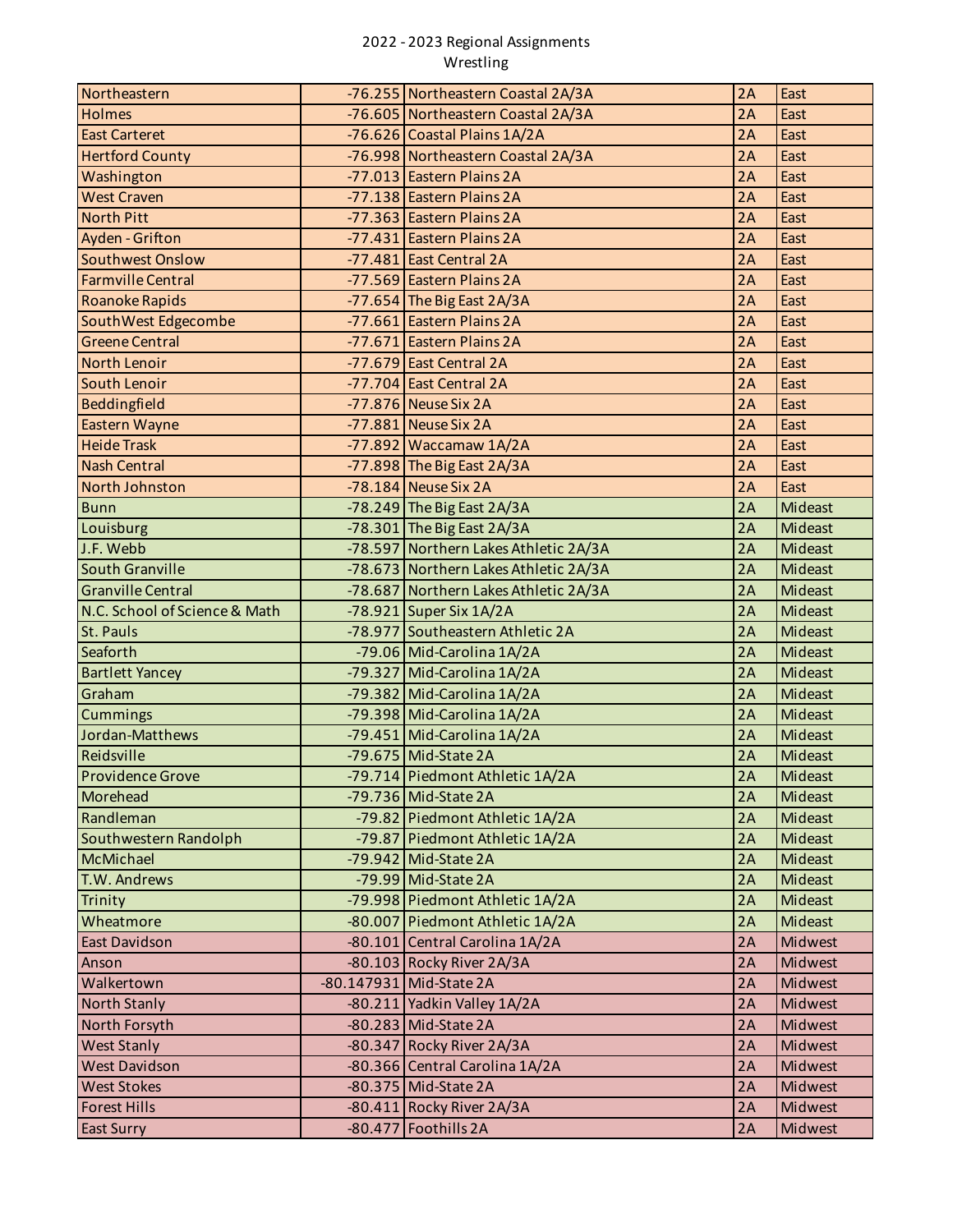| <b>Mount Pleasant</b>    | -80.482 Yadkin Valley 1A/2A           | 2A | Midwest        |
|--------------------------|---------------------------------------|----|----------------|
| Salisbury                | -80.485 Central Carolina 1A/2A        | 2A | <b>Midwest</b> |
| Lexington                | -80.49 Central Carolina 1A/2A         | 2A | Midwest        |
| Monroe                   | -80.526 Rocky River 2A/3A             | 2A | Midwest        |
| Forbush                  | -80.555 Foothills 2A                  | 2A | Midwest        |
| Robinson                 | -80.662 Yadkin Valley 1A/2A           | 2A | Midwest        |
| <b>North Surry</b>       | -80.674 Foothills 2A                  | 2A | Midwest        |
| <b>Surry Central</b>     | -80.719 Foothills 2A                  | 2A | Midwest        |
| Lincoln Charter          | -80.998 Catawba Shores Athletic 1A/2A | 2A | Midwest        |
| <b>East Gaston</b>       | -81.075 Southern Piedmont 1A/2A       | 2A | Midwest        |
| <b>Bandys</b>            | -81.085 Catawba Valley Athletic 2A    | 2A | Midwest        |
| North Wilkes             | $-81.1$ Foothills 2A                  | 2A | West           |
| <b>Bunker Hill</b>       | -81.12 Catawba Valley Athletic 2A     | 2A | West           |
| <b>Wilkes Central</b>    | $-81.18$ Foothills 2A                 | 2A | West           |
| Maiden                   | -81.224 Catawba Valley Athletic 2A    | 2A | West           |
| Newton-Conover           | -81.225 Catawba Valley Athletic 2A    | 2A | West           |
| Lincolnton               | -81.26 Catawba Valley Athletic 2A     | 2A | West           |
| <b>West Wilkes</b>       | $-81.26$ Foothills 2A                 | 2A | West           |
| West Lincoln             | -81.39 Catawba Valley Athletic 2A     | 2A | West           |
| East Burke               | -81.482 Catawba Valley Athletic 2A    | 2A | West           |
| <b>Burns</b>             | -81.533 Southern Piedmont 1A/2A       | 2A | West           |
| Shelby                   | -81.537 Southern Piedmont 1A/2A       | 2A | West           |
| <b>West Caldwell</b>     | -81.592 Catawba Valley Athletic 2A    | 2A | West           |
| Patton                   | -81.671 Mountain Foothills Seven 2A   | 2A | West           |
| <b>East Rutherford</b>   | -81.818 Mountain Foothills Seven 2A   | 2A | West           |
| Chase                    | -81.845 Mountain Foothills Seven 2A   | 2A | West           |
| <b>R-S Central</b>       | -81.967 Mountain Foothills Seven 2A   | 2A | West           |
| <b>Polk County</b>       | -82.185 Mountain Foothills Seven 2A   | 2A | West           |
| Owen                     | -82.32 Western Highlands 1A/2A        | 2A | West           |
| Hendersonville           | -82.464 Mountain Foothills Seven 2A   | 2A | West           |
| Madison                  | -82.673 Western Highlands 1A/2A       | 2A | West           |
| <b>Brevard</b>           | -82.735 Mountain Foothills Seven 2A   | 2A | West           |
| <b>First Flight</b>      | -75.665 Northeastern Coastal 2A/3A    | 3A | East           |
| <b>Currituck County</b>  | -75.97 Northeastern Coastal 2A/3A     | 3A | East           |
| <b>West Carteret</b>     | $-76.786$ Coastal 3A                  | 3A | East           |
| <b>Havelock</b>          | $-76.893$ Big Carolina 3A/4A          | 3A | East           |
| Croatan                  | $-76.95$ Coastal 3A                   | 3A | East           |
| Swansboro                | -77.154 Coastal 3A                    | 3A | East           |
| <b>White Oak</b>         | -77.349 Coastal 3A                    | 3A | East           |
| J.H. Rose                | $-77.386$ Big Carolina $3A/4A$        | 3A | East           |
| Northside - Jacksonville | $-77.389$ Big Carolina 3A/4A          | 3A | East           |
| Jacksonville             | $-77.426$ Big Carolina 3A/4A          | 3A | East           |
| <b>South Central</b>     | $-77.429$ Big Carolina 3A/4A          | 3A | East           |
| Dixon                    | -77.479 Coastal 3A                    | 3A | East           |
| Richlands                | -77.544 Coastal 3A                    | 3A | East           |
| <b>Rocky Mount</b>       | $-77.808$ The Big East 2A/3A          | 3A | East           |
| Northern Nash            | $-77.891$ The Big East 2A/3A          | 3A | East           |
| Fike                     | -77.922 Quad County 3A                | 3A | East           |
| C.B. Aycock              | -77.98 Quad County 3A                 | 3A | East           |
| Hunt                     | -77.998 Quad County 3A                | 3A | East           |
| <b>North Brunswick</b>   | $-78.024$ Mideastern $3A/4A$          | 3A | East           |
|                          |                                       |    |                |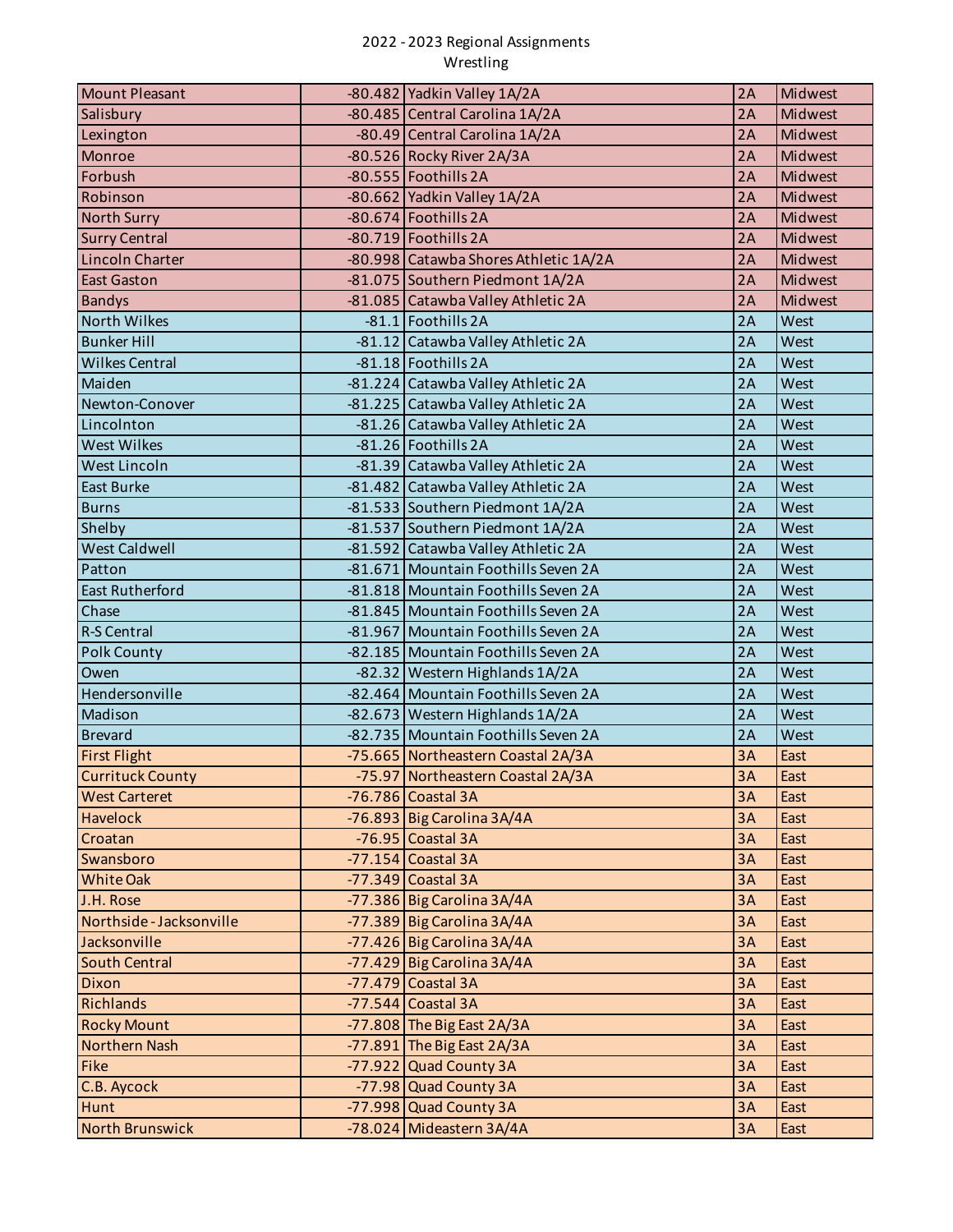| South Brunswick           | -78.043 Mideastern 3A/4A                 | 3A | East           |
|---------------------------|------------------------------------------|----|----------------|
| Southern Wayne            | -78.046 Quad County 3A                   | 3A | East           |
| <b>Southern Nash</b>      | $-78.087$ The Big East 2A/3A             | 3A | East           |
| Smithfield-Selma          | -78.324 Quad County 3A                   | 3A | East           |
| <b>Vance County</b>       | -78.372965 Northern Lakes Athletic 2A/3A | 3A | East           |
| <b>West Brunswick</b>     | -78.412 Mideastern 3A/4A                 | 3A | East           |
| East Wake                 | -78.423 Quad County 3A                   | 3A | East           |
| Franklinton               | $-78.457$ The Big East 2A/3A             | 3A | East           |
| South Johnston            | -78.501 Quad County 3A                   | 3A | Mideast        |
| <b>West Johnston</b>      | -78.538 Quad County 3A                   | 3A | Mideast        |
| Triton                    | -78.665 All American 3A/4A               | 3A | Mideast        |
| Cape Fear                 | $-78.762$ United Eight 3A/4A             | 3A | Mideast        |
| <b>Harnett Central</b>    | -78.779 All American 3A/4A               | 3A | Mideast        |
| Southern Durham           | -78.829 Northern Lakes Athletic 2A/3A    | 3A | Mideast        |
| E.E. Smith                | -78.896 All American 3A/4A               | 3A | Mideast        |
| Durham School of the Arts | -78.907 Northern Lakes Athletic 2A/3A    | 3A | Mideast        |
| <b>Terry Sanford</b>      | -78.915 All American 3A/4A               | 3A | Mideast        |
| Douglas Byrd              | $-78.948$ United Eight 3A/4A             | 3A | Mideast        |
| <b>Western Harnett</b>    | -78.98 All American 3A/4A                | 3A | Mideast        |
| Person                    | -78.981 Central 3A                       | 3A | Mideast        |
| Westover                  | -78.987 All American 3A/4A               | 3A | Mideast        |
| Seventy-First             | $-79.007$ United Eight 3A/4A             | 3A | Mideast        |
| Carrboro                  | -79.085 Northern Lakes Athletic 2A/3A    | 3A | Mideast        |
| Orange                    | -79.095 Central 3A                       | 3A | Mideast        |
| <b>Cedar Ridge</b>        | $-79.127$ Central 3A                     | 3A | Mideast        |
| Lee County                | $-79.147$ Sandhills $3A/4A$              | 3A | Mideast        |
| Northwood                 | -79.173 Central 3A                       | 3A | Mideast        |
| Southern Lee              | $-79.187$ Sandhills 3A/4A                | 3A | Mideast        |
| Eastern Alamance          | -79.303 Central 3A                       | 3A | Mideast        |
| <b>Union Pines</b>        | $-79.347$ Sandhills $3A/4A$              | 3A | Mideast        |
| Williams                  | $-79.454$ Central 3A                     | 3A | Mideast        |
| Scotland                  | $-79.479$ Sandhills 3A/4A                | 3A | Mideast        |
| <b>Western Alamance</b>   | -79.499 Central 3A                       | 3A | Mideast        |
| <b>Eastern Guilford</b>   | -79.616 Mid-State 3A                     | 3A | Mideast        |
| Northeast Guilford        | -79.623 Mid-State 3A                     | 3A | Midwest        |
| <b>Rockingham County</b>  | $-79.741$ Mid-State 3A                   | 3A | Midwest        |
| <b>Dudley</b>             | -79.765 Mid-State 3A                     | 3A | Midwest        |
| Asheboro                  | -79.819 Mid-Piedmont 3A                  | 3A | Midwest        |
| Ben L. Smith              | -79.847 Mid-State 3A                     | 3A | Midwest        |
| Southern Guilford         | -79.855 Mid-State 3A                     | 3A | Midwest        |
| <b>Montgomery Central</b> | -79.865 Mid-Piedmont 3A                  | 3A | Midwest        |
| <b>High Point Central</b> | -80.023 Mid-State 3A                     | 3A | Midwest        |
| Ledford                   | -80.12 Mid-Piedmont 3A                   | 3A | Midwest        |
| <b>Oak Grove</b>          | -80.163479 Mid-Piedmont 3A               | 3A | Midwest        |
| Atkins                    | -80.196 Mid-State 3A                     | 3A | <b>Midwest</b> |
| <b>Central Davidson</b>   | -80.222 Mid-Piedmont 3A                  | 3A | Midwest        |
| North Davidson            | -80.249 Mid-Piedmont 3A                  | 3A | Midwest        |
| <b>East Rowan</b>         | $-80.424$ South Piedmont 3A              | 3A | Midwest        |
| Carson                    | -80.545 South Piedmont 3A                | 3A | Midwest        |
| Central Academy           | -80.567 Rocky River 2A/3A                | 3A | Midwest        |
| Concord                   | -80.582 South Piedmont 3A                | 3A | Midwest        |
|                           |                                          |    |                |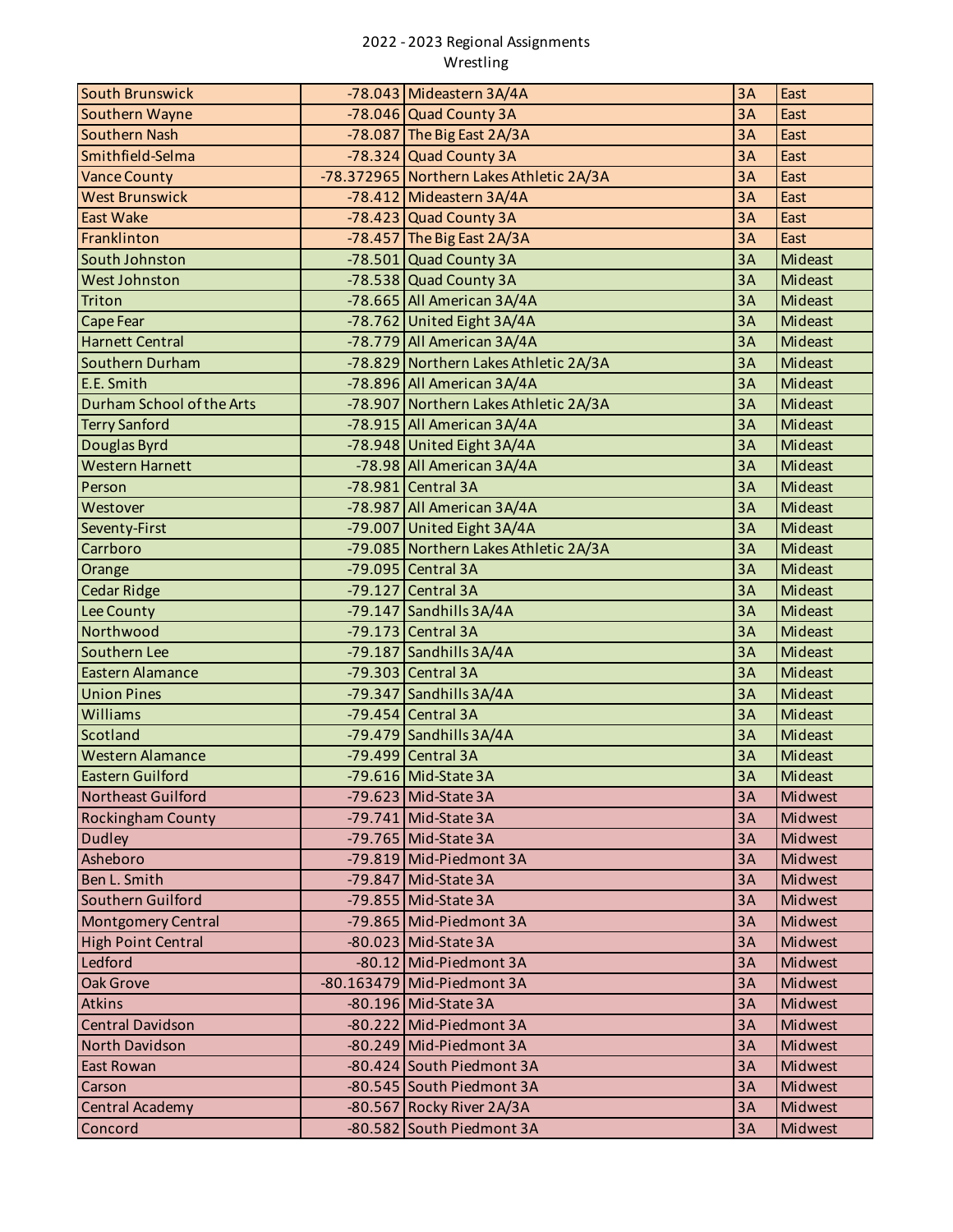| <b>Central Cabarrus</b>   | -80.584 South Piedmont 3A       | 3A | Midwest        |
|---------------------------|---------------------------------|----|----------------|
| South Rowan               | -80.61 South Piedmont 3A        | 3A | Midwest        |
| Parkwood                  | $-80.631$ Rocky River 2A/3A     | 3A | Midwest        |
| <b>West Rowan</b>         | -80.643 South Piedmont 3A       | 3A | Midwest        |
| <b>Northwest Cabarrus</b> | -80.663 South Piedmont 3A       | 3A | Midwest        |
| <b>West Charlotte</b>     | -80.859 Queen City 3A/4A        | 3A | Midwest        |
| North Iredell             | -80.867 Western Foothills 3A    | 3A | Midwest        |
| Statesville               | -80.893 Western Foothills 3A    | 3A | Midwest        |
| West Mecklenburg          | $-80.953$ Queen City 3A/4A      | 3A | <b>Midwest</b> |
| West Iredell              | -80.991 Western Foothills 3A    | 3A | West           |
| East Lincoln              | -81.026 Western Foothills 3A    | 3A | West           |
| South Point               | $-81.039$ Big South 3A          | 3A | West           |
| Cramer                    | -81.058976 Big South 3A         | 3A | West           |
| North Lincoln             | -81.12 Western Foothills 3A     | 3A | West           |
| Ashbrook                  | $-81.127$ Big South 3A          | 3A | West           |
| Forestview                | $-81.133$ Big South 3A          | 3A | West           |
| <b>North Gaston</b>       | $-81.177$ Big South 3A          | 3A | West           |
| Huss                      | $-81.207$ Big South 3A          | 3A | West           |
| St. Stephens              | -81.279 Western Foothills 3A    | 3A | West           |
| Hickory                   | -81.332 Western Foothills 3A    | 3A | West           |
| Foard                     | -81.371 Western Foothills 3A    | 3A | West           |
| Kings Mountain            | $-81.372$ Big South 3A          | 3A | West           |
| Ashe County               | -81.478 Northwestern 3A/4A      | 3A | West           |
| Hibriten                  | -81.494 Northwestern 3A/4A      | 3A | West           |
| Crest                     | $-81.609$ Big South 3A          | 3A | West           |
| Freedom                   | -81.72 Northwestern 3A/4A       | 3A | West           |
| North Henderson           | -82.42 Mountain Seven 3A        | 3A | West           |
| East Henderson            | -82.424 Mountain Seven 3A       | 3A | West           |
| West Henderson            | -82.515 Mountain Seven 3A       | 3A | West           |
| North Buncombe            | -82.558 The Mountain 3A/4A      | 3A | West           |
| Erwin                     | -82.627 The Mountain 3A/4A      | 3A | West           |
| Enka                      | -82.664 The Mountain 3A/4A      | 3A | West           |
| Pisgah                    | -82.842 Mountain Seven 3A       | 3A | West           |
| Tuscola                   | -82.953 Mountain Seven 3A       | 3A | West           |
| <b>Smoky Mountain</b>     | -83.199 Mountain Seven 3A       | 3A | West           |
| Franklin                  | -83.381 Mountain Seven 3A       | 3A | West           |
| <b>New Bern</b>           | -77.116 Big Carolina 3A/4A      | 4A | East           |
| D.H. Conley               | -77.325 Big Carolina 3A/4A      | 4A | East           |
| <b>Topsail</b>            | -77.682 Mideastern 3A/4A        | 4A | East           |
| Laney                     | -77.872 Mideastern 3A/4A        | 4A | East           |
| Hoggard                   | -77.893 Mideastern 3A/4A        | 4A | East           |
| Ashley                    | -77.911 Mideastern 3A/4A        | 4A | East           |
| <b>New Hanover</b>        | -77.933 Mideastern 3A/4A        | 4A | East           |
| <b>Corinth Holders</b>    | -78.338 Greater Neuse River 4A  | 4A | East           |
| Rolesville                | -78.441619 Northern Athletic 4A | 4A | East           |
| Clayton                   | -78.466 Greater Neuse River 4A  | 4A | East           |
| Knightdale                | -78.479 Northern Athletic 4A    | 4A | East           |
| Cleveland                 | -78.5 Greater Neuse River 4A    | 4A | East           |
| Heritage                  | -78.507 Northern Athletic 4A    | 4A | East           |
| <b>Wake Forest</b>        | -78.516 Northern Athletic 4A    | 4A | East           |
| Wakefield                 | -78.57 Northern Athletic 4A     | 4A | East           |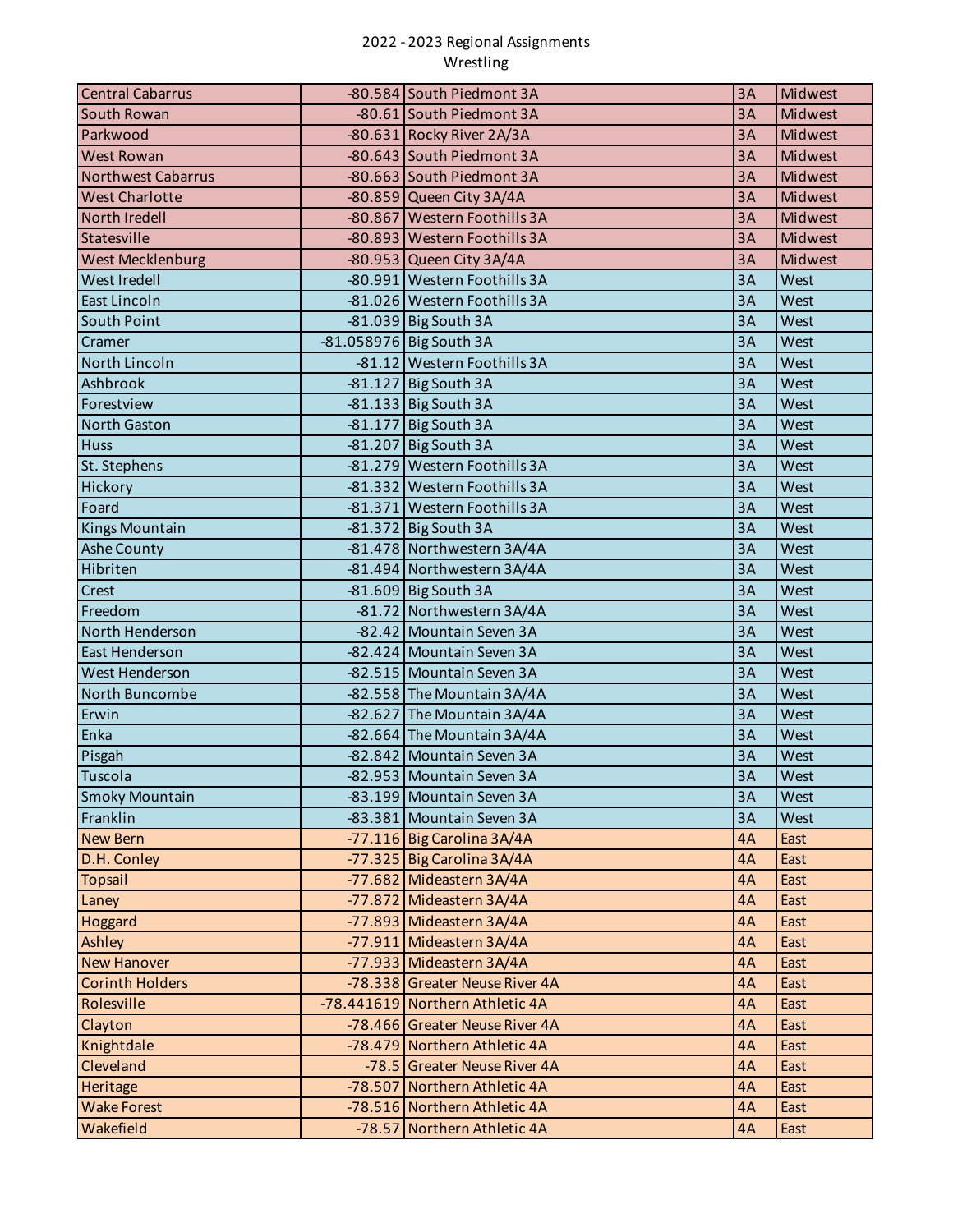| <b>South Garner</b>     | -78.580168 Greater Neuse River 4A  | 4A | East    |
|-------------------------|------------------------------------|----|---------|
| Millbrook               | -78.603 Northern Athletic 4A       | 4A | East    |
| Enloe                   | $-78.604$ Cap Six 4A               | 4A | East    |
| Southeast Raleigh       | -78.604 Greater Neuse River 4A     | 4A | East    |
| Garner                  | -78.637 Greater Neuse River 4A     | 4A | East    |
| Sanderson               | -78.647 Cap Six 4A                 | 4A | East    |
| Broughton               | -78.653 Cap Six 4A                 | 4A | East    |
| <b>Athens Drive</b>     | $-78.711$ Cap Six 4A               | 4A | East    |
| Leesville Road          | $-78.717$ Cap Six 4A               | 4A | East    |
| <b>Cardinal Gibbons</b> | $-78.727$ Cap Six 4A               | 4A | East    |
| <b>Willow Spring</b>    | -78.7372399 Greater Neuse River 4A | 4A | East    |
| Middle Creek            | -78.758 Southwest Wake 4A          | 4A | East    |
| Cary                    | -78.764 Southwest Wake 4A          | 4A | Mideast |
| Fuquay - Varina         | -78.797 Greater Neuse River 4A     | 4A | Mideast |
| Apex                    | -78.838 Southwest Wake 4A          | 4A | Mideast |
| <b>Holly Springs</b>    | -78.849 Southwest Wake 4A          | 4A | Mideast |
| <b>Green Hope</b>       | -78.868 Southwest Wake 4A          | 4A | Mideast |
| <b>Pine Forest</b>      | -78.887 All American 3A/4A         | 4A | Mideast |
| <b>Panther Creek</b>    | -78.889 Southwest Wake 4A          | 4A | Mideast |
| <b>Green Level</b>      | -78.9 Southwest Wake 4A            | 4A | Mideast |
| <b>Gray's Creek</b>     | -78.904 United Eight 3A/4A         | 4A | Mideast |
| Hillside                | -78.906 DAC-VII 4A                 | 4A | Mideast |
| Apex Friendship         | -78.910704 Southwest Wake 4A       | 4A | Mideast |
| Northern Durham         | -78.914 DAC-VII 4A                 | 4A | Mideast |
| South View              | $-78.928$ United Eight 3A/4A       | 4A | Mideast |
| Riverside-Durham        | -78.943 DAC-VII 4A                 | 4A | Mideast |
| Jordan                  | -78.964 DAC-VII 4A                 | 4A | Mideast |
| Overhills               | -78.97 All American 3A/4A          | 4A | Mideast |
| Lumberton               | $-78.999$ United Eight 3A/4A       | 4A | Mideast |
| Jack Britt              | $-79.011$ United Eight 3A/4A       | 4A | Mideast |
| <b>East Chapel Hill</b> | -79.03 DAC-VII 4A                  | 4A | Mideast |
| <b>Chapel Hill</b>      | -79.081 DAC-VII 4A                 | 4A | Mideast |
| <b>Hoke County</b>      | $-79.236$ Sandhills $3A/4A$        | 4A | Mideast |
| <b>Purnell Swett</b>    | -79.246 United Eight 3A/4A         | 4A | Mideast |
| Southern Alamance       | -79.406 DAC-VII 4A                 | 4A | Mideast |
| Pinecrest               | $-79.435$ Sandhills 3A/4A          | 4A | Mideast |
| Southeast Guilford      | -79.698 Metro 4A                   | 4A | Mideast |
| Richmond                | $-79.716$ Sandhills $3A/4A$        | 4A | Mideast |
| Page                    | -79.786 Metro 4A                   | 4A | Midwest |
| Northern Guilford       | -79.806 Metro 4A                   | 4A | Midwest |
| Grimsley                | $-79.816$ Metro 4A                 | 4A | Midwest |
| Western Guilford        | -79.908 Metro 4A                   | 4A | Midwest |
| Ragsdale                | -79.916 Metro 4A                   | 4A | Midwest |
| Northwest Guilford      | -79.953 Metro 4A                   | 4A | Midwest |
| Southwest Guilford      | -79.988 Metro 4A                   | 4A | Midwest |
| Glenn                   | -80.113 Central Piedmont 4A        | 4A | Midwest |
| East Forsyth            | -80.151 Central Piedmont 4A        | 4A | Midwest |
| Parkland                | -80.257 Central Piedmont 4A        | 4A | Midwest |
| R.J. Reynolds           | -80.266 Central Piedmont 4A        | 4A | Midwest |
| <b>Mount Tabor</b>      | -80.314 Central Piedmont 4A        | 4A | Midwest |
| Reagan                  | -80.364 Central Piedmont 4A        | 4A | Midwest |
|                         |                                    |    |         |